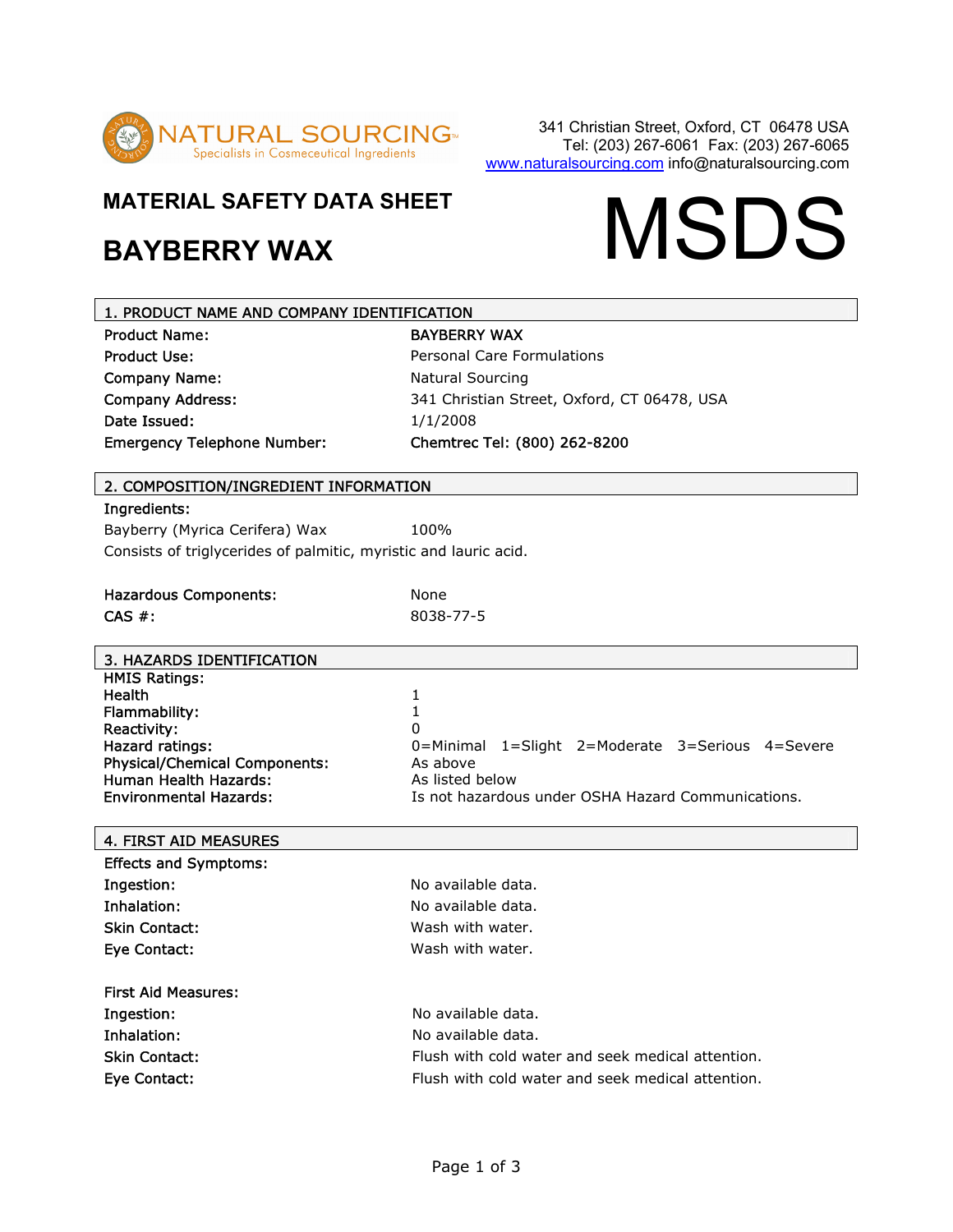| <b>5. FIRE FIGHTING MEASURES</b>                         |                                                                                                                           |
|----------------------------------------------------------|---------------------------------------------------------------------------------------------------------------------------|
| <b>Extinguishing Media:</b>                              | Dry Chemical and CO2 for small fires. Use foam for large<br>fires.                                                        |
| Special Firefighting Procedures:                         | None                                                                                                                      |
| Unusual Fire/Explosion Hazards:                          | None                                                                                                                      |
| Hazardous Thermal Decomposition<br>Products:             | Do not decompose up to 400° F.                                                                                            |
| Protection of Firefighters:                              | Fire fighters should wear proper equipment and self-<br>contained breathing apparatus with full faceplate.                |
| 6. ACCIDENTAL RELEASE MEASURES (STEPS FOR SPILLS)        |                                                                                                                           |
| <b>Personal Precautions:</b>                             | See below                                                                                                                 |
| <b>Environmental Precautions:</b>                        | Advise authorities if product enters sewers.                                                                              |
| Methods for Cleaning Up:                                 | Soak up with absorbent material such as paper, rags, or<br>sawdust. Sweep up solidified material.                         |
| 7. HANDLING AND STORAGE                                  |                                                                                                                           |
| Handling                                                 |                                                                                                                           |
| Safe Handling:                                           | Use with caution around heat, sparks, static electricity and<br>open flame.                                               |
| <b>Storage</b>                                           |                                                                                                                           |
| Requirements for Storage Areas and<br><b>Containers:</b> | Store in cool, dry well ventilated storage area. Do not store<br>near oxidizing agents or strong acids.                   |
|                                                          |                                                                                                                           |
| 8. EXPOSURE CONTROL/PERSONAL PROTECTION                  |                                                                                                                           |
| Eye:                                                     | Splash goggles or face shield                                                                                             |
| Skin/Body:                                               | Gloves & Aprons should be worn.                                                                                           |
| Respiratory:                                             | Not needed under normal conditions of use.                                                                                |
| <b>Ventilation:</b>                                      | A mechanical exhaust/ventilation or fume collection system<br>is recommended if heating product to elevated temperatures. |
| Other:                                                   | Evaluate need based on application.                                                                                       |
| Work/Hygiene Practice:                                   | N/A                                                                                                                       |
|                                                          |                                                                                                                           |
| 9. PHYSICAL AND CHEMICAL PROPERTIES                      |                                                                                                                           |
| <b>Physical State:</b>                                   | Solid Wax                                                                                                                 |
| Color:                                                   | Grayish green to white solid                                                                                              |
| Odor:                                                    | Characteristic of wax                                                                                                     |
| Boiling point at 760 mm Hg:                              | $>260^{\circ}$ C                                                                                                          |
| Melting point:                                           | 39-49°C                                                                                                                   |
| Specific gravity:                                        | 0.977-0.982                                                                                                               |
| pH:                                                      | N/A                                                                                                                       |
| Solubility in water:<br>Vapor Density (Air=1):           | Insoluble<br>N/A                                                                                                          |